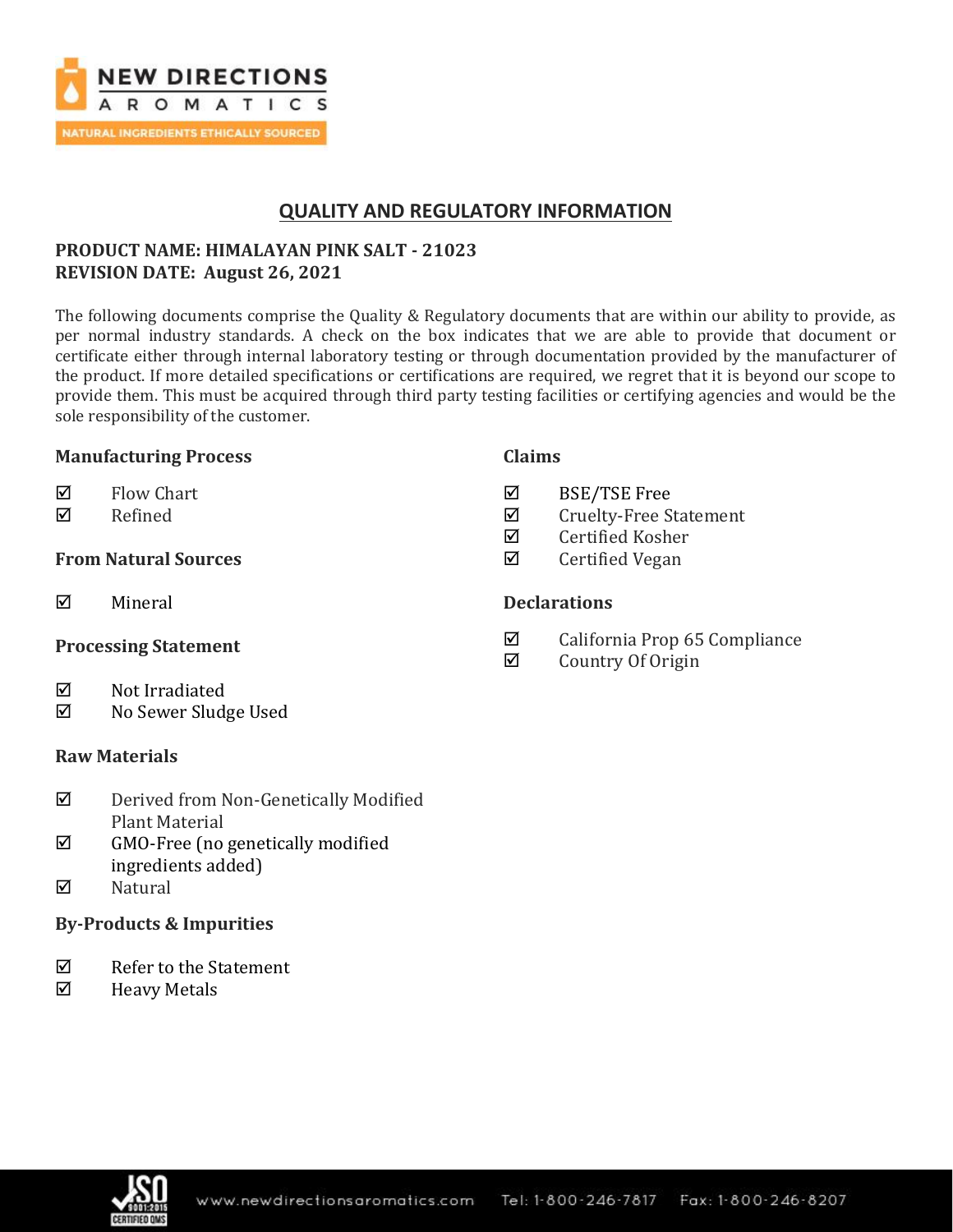

# **FLOW CHART**

# **PRODUCT NAME: HIMALAYAN PINK SALT - 21023**



### **Disclaimer & Caution:**

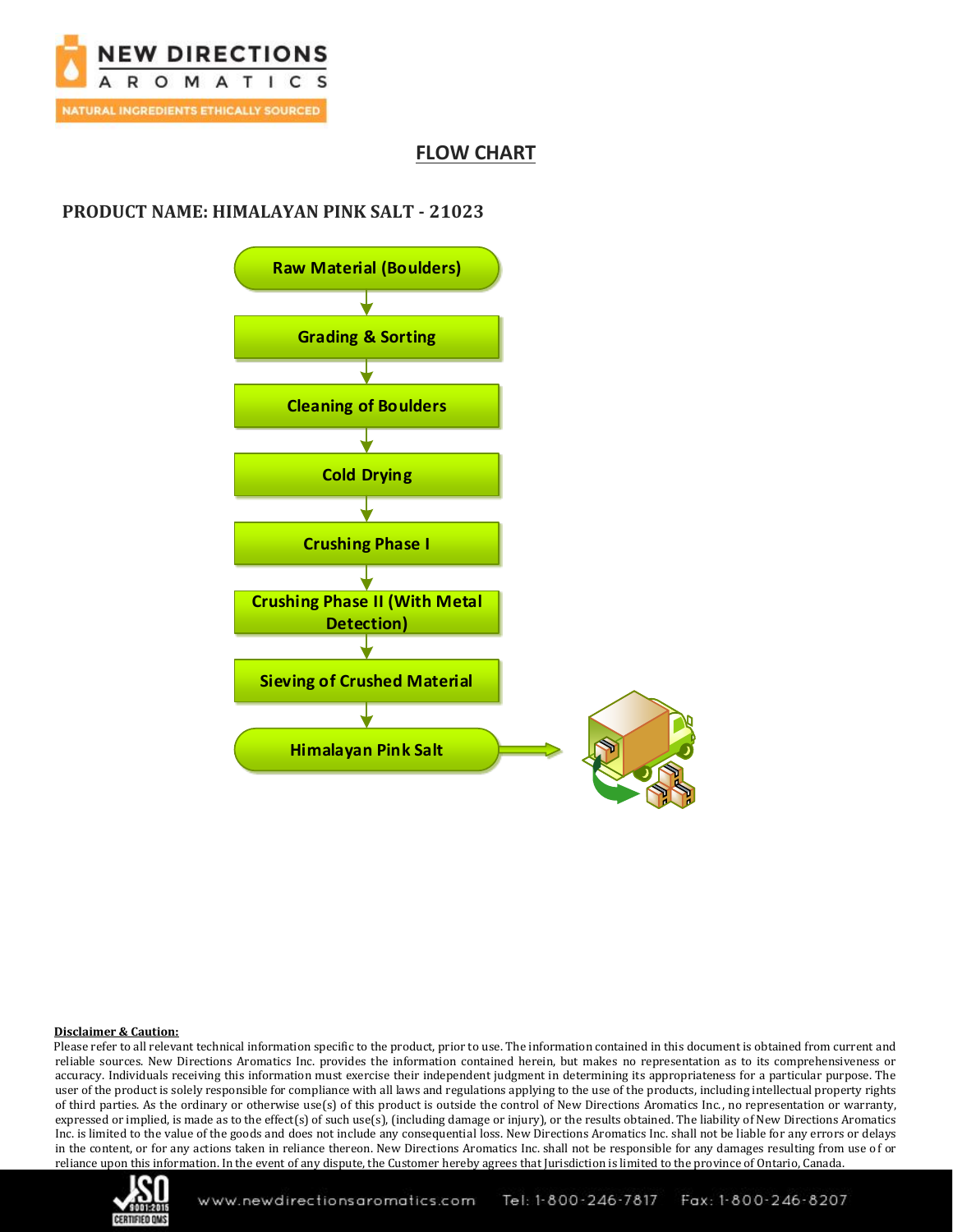

# **NON-IRRADIATION STATEMENT**

# **PRODUCT NAME: HIMALAYAN PINK SALT – 21023**

We hereby declare that, to the best of our knowledge, this product has not been irradiated and does not contain any ingredient that has gone through any irradiation.

#### **Disclaimer & Caution:**

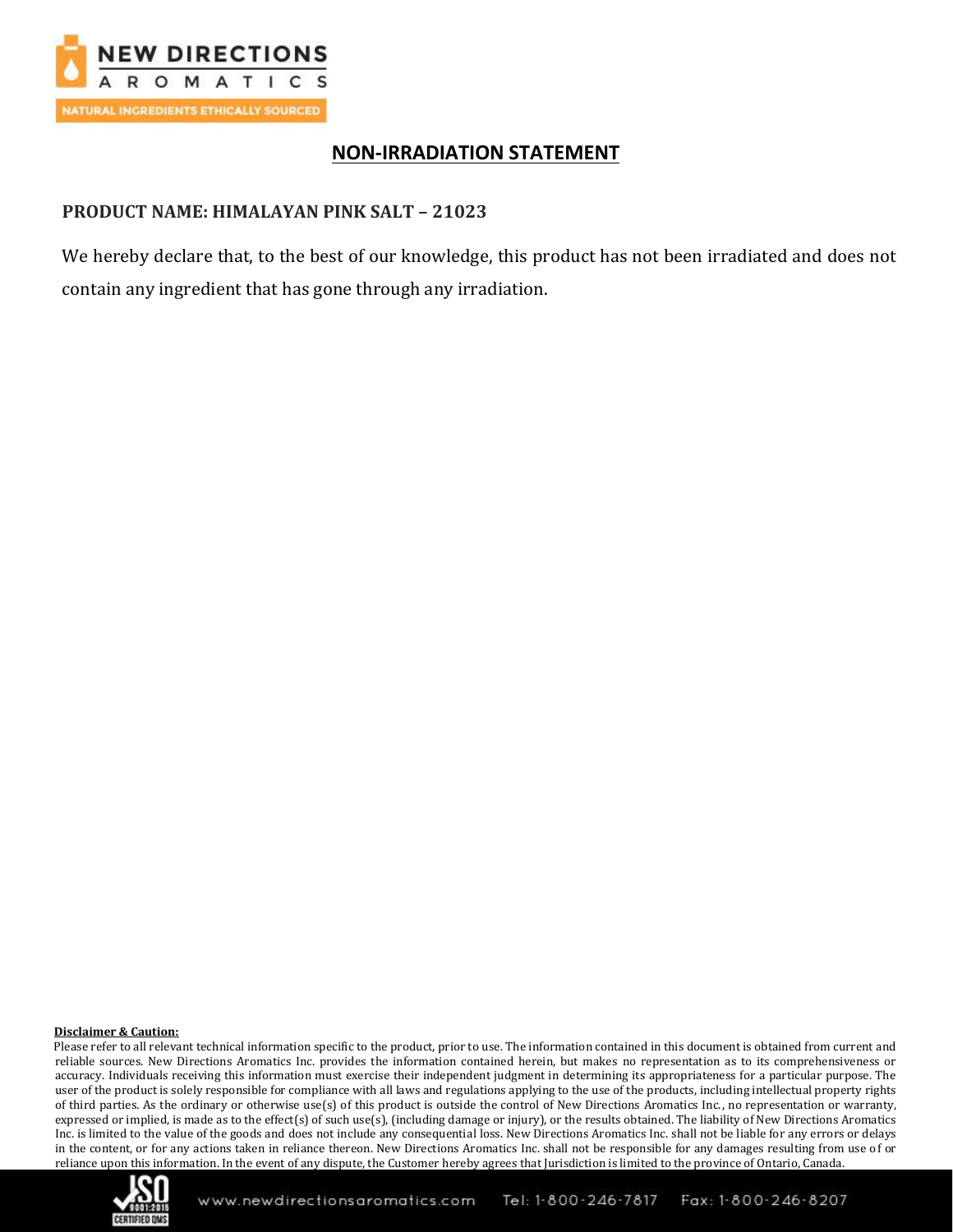

# **SEWER SLUDGE STATEMENT**

# **PRODUCT NAME: HIMALAYAN PINK SALT – 21023**

We hereby declare that, to the best of our knowledge, this product is free from, and was not processed with, sewer sludge.

#### **Disclaimer & Caution:**

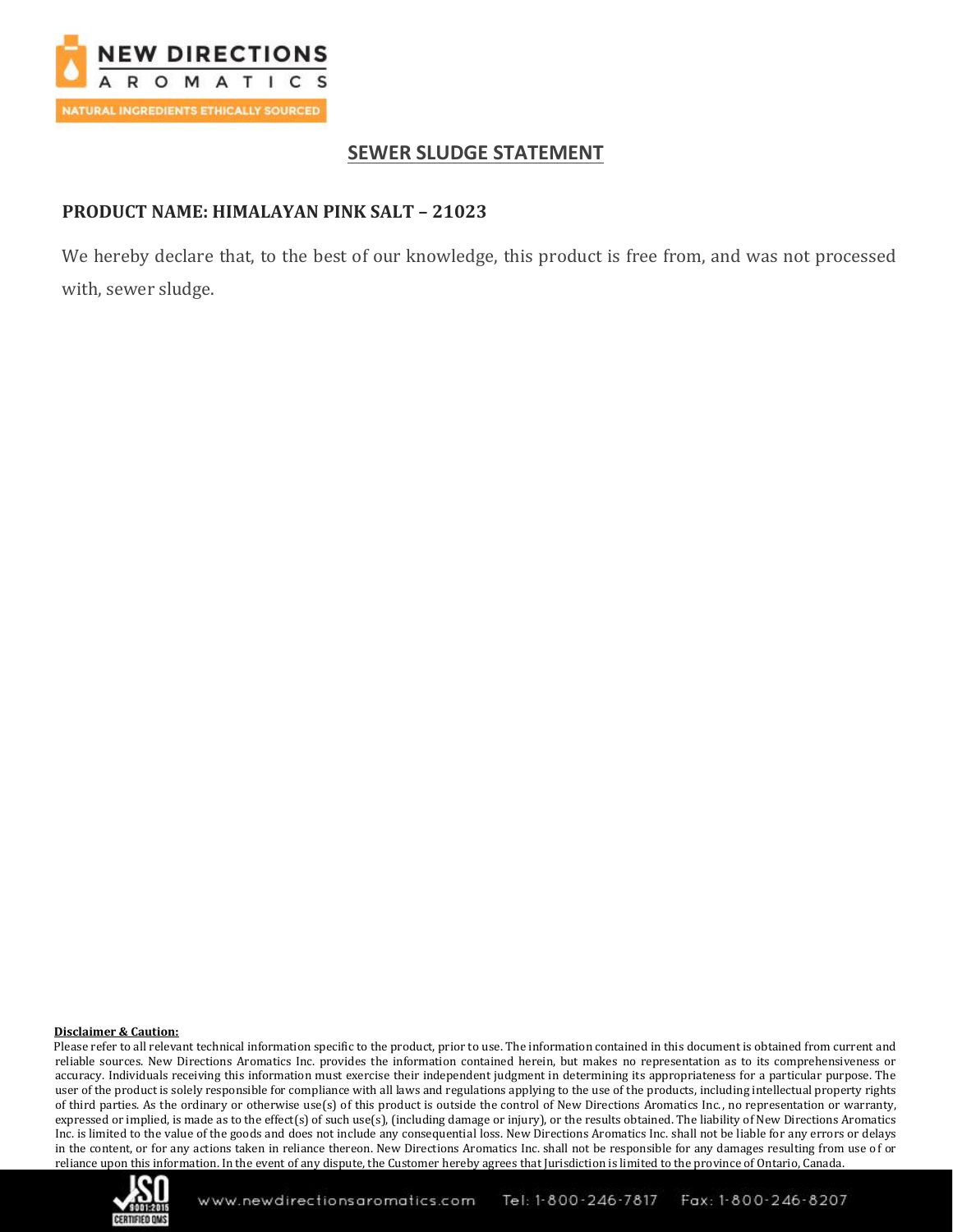

# **GMO STATEMENT**

# **PRODUCT NAME: HIMALAYAN PINK SALT - 21023**

We hereby declare that, to the best of our knowledge, this product was not produced from or with GMO plant material.

### **Disclaimer & Caution:**

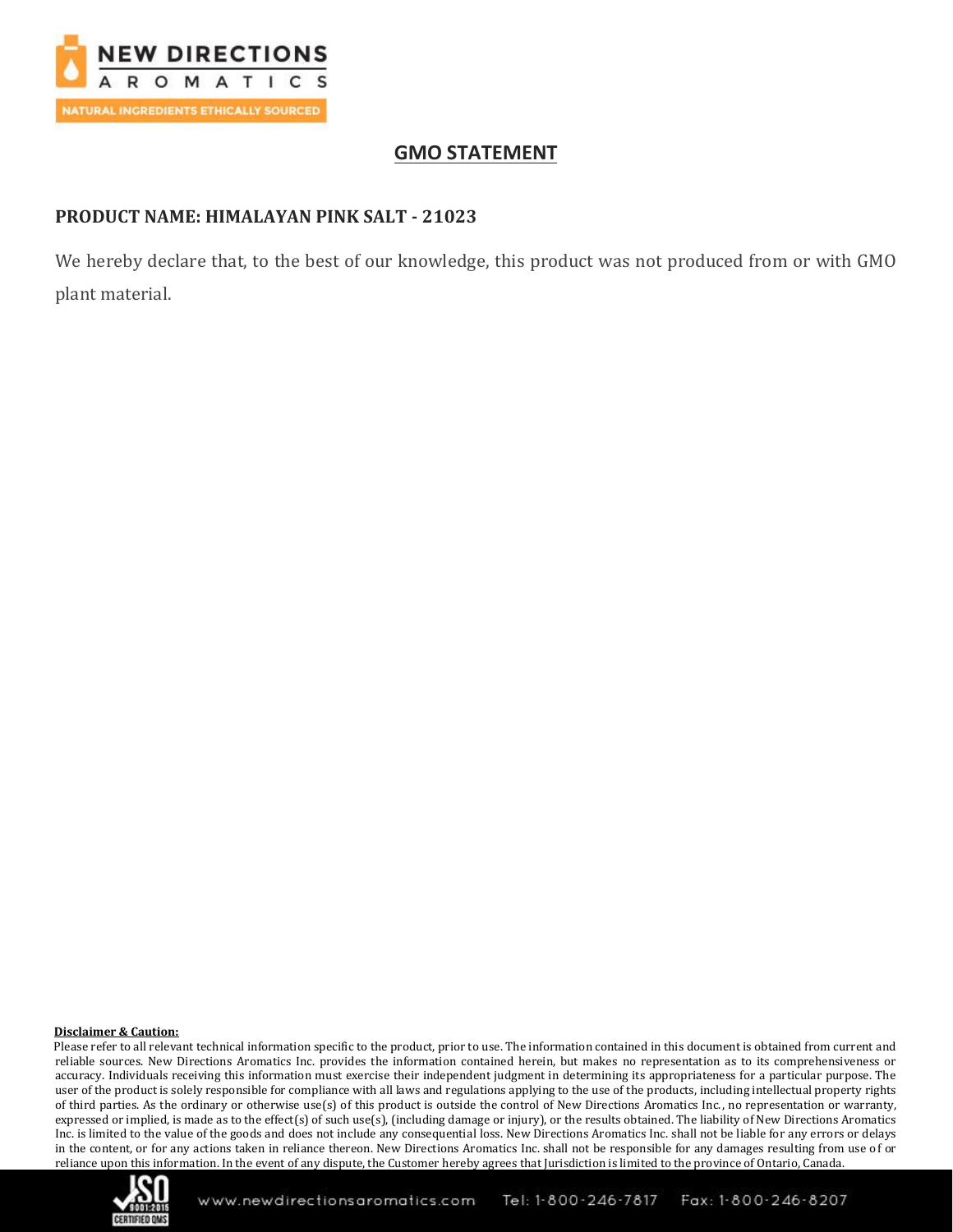

# **NATURAL STATEMENT**

## **PRODUCT NAME: HIMALAYAN PINK SALT - 21023**

We hereby declare that, to the best of our knowledge, this product is 100 % natural.

### **Disclaimer & Caution:**

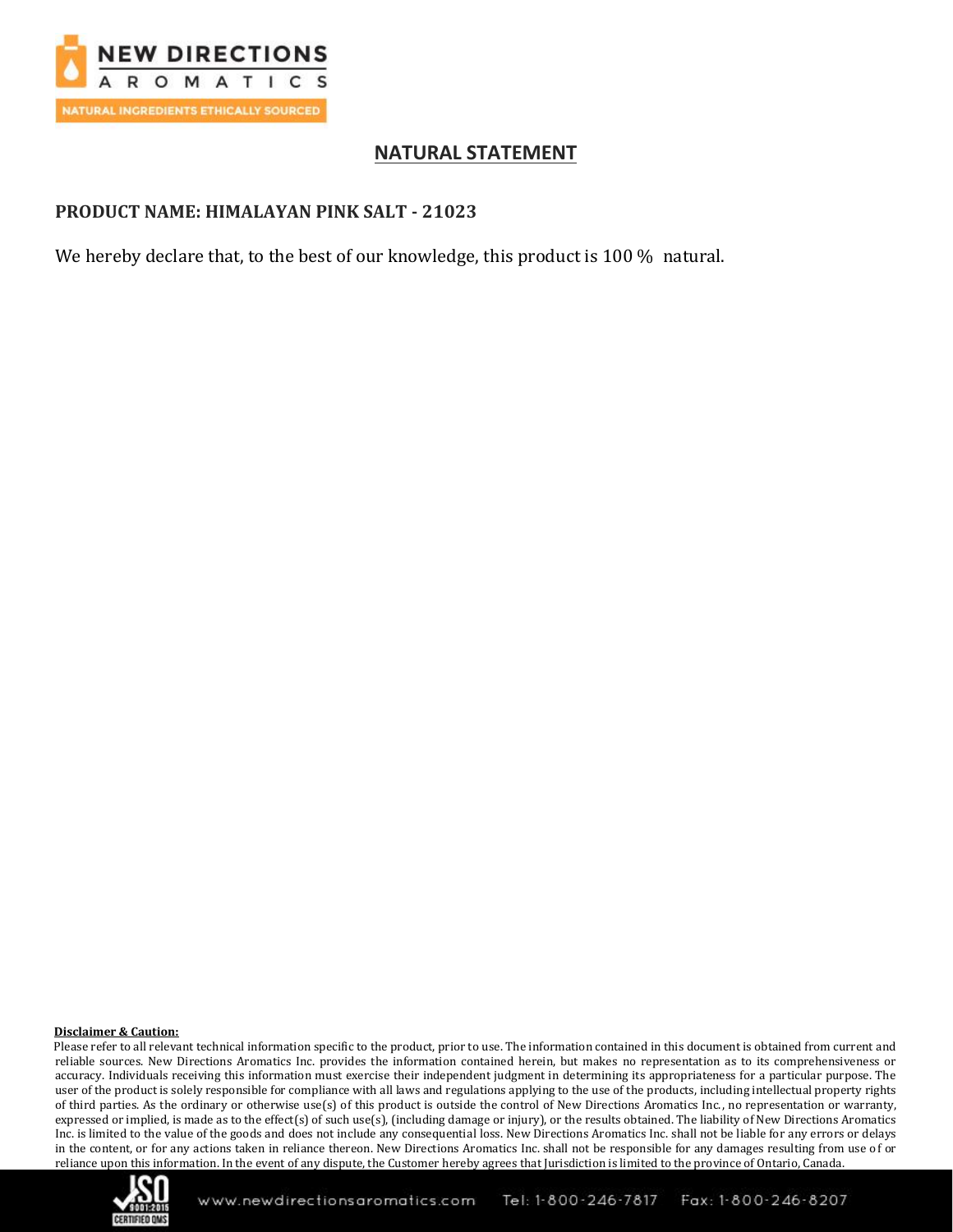

# **BY-PRODUCTS & IMPURITIES STATEMENT**

# **PRODUCT NAME: HIMALAYAN PINK SALT - 21023**

We hereby declare that, to the best of our knowledge, this product does not contain any of the following by-products and impurities:

- Parabens
- Phthalates
- Pesticides
- Solvents or Residual Solvents
- Volatile Organic Compounds (VOC)
- Nuts

### **Disclaimer & Caution:**

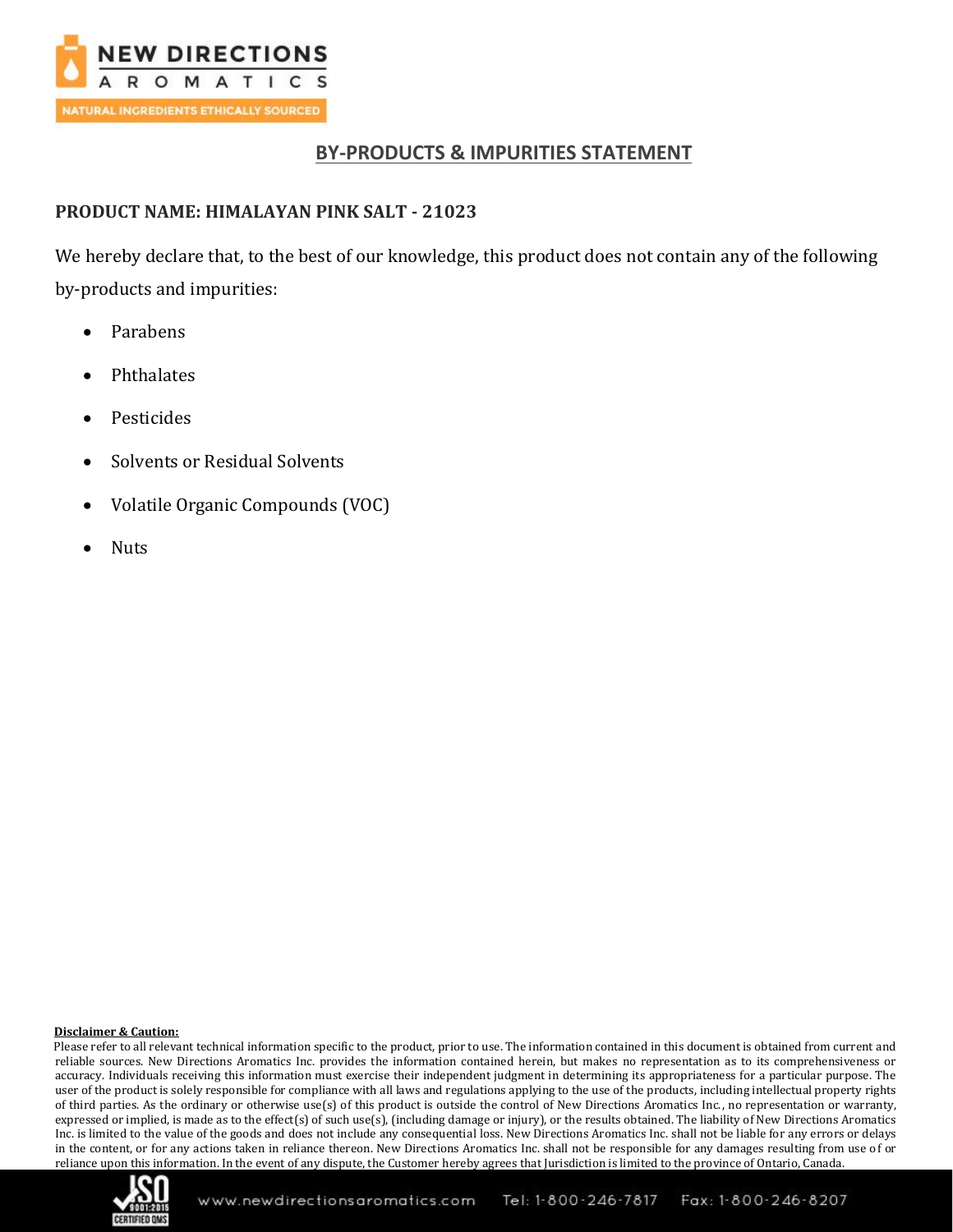

# **HEAVY METALS STATEMENT**

## **PRODUCT NAME: HIMALAYAN PINK SALT - 21023**

We hereby declare that, to the best of our knowledge, this product, when tested, has shown following levels of heavy metals:

Magnesium: < 1%

### **Disclaimer & Caution:**

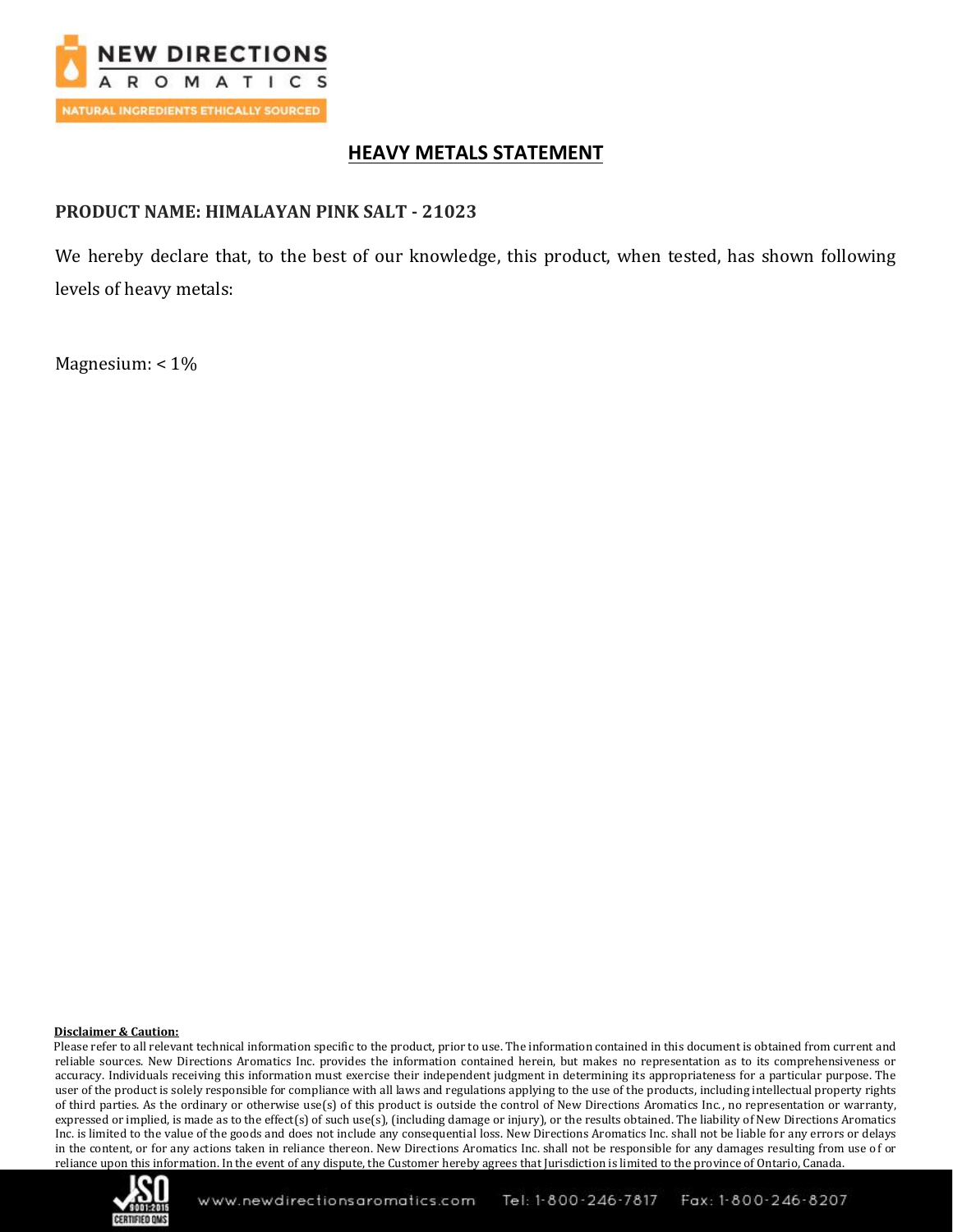

# **DECLARATION OF BOVINE/TRANSFERABALE SPONGIFORM ENCEPHALOPATHY (BSE/TSE)**

### **PRODUCT NAME: HIMALAYAN PINK SALT - 21023**

We hereby declare that, to the best of our knowledge, this product was not made with, nor contains, any animal material or derivatives, and is free of BSE/TSE.

### **Disclaimer & Caution:**

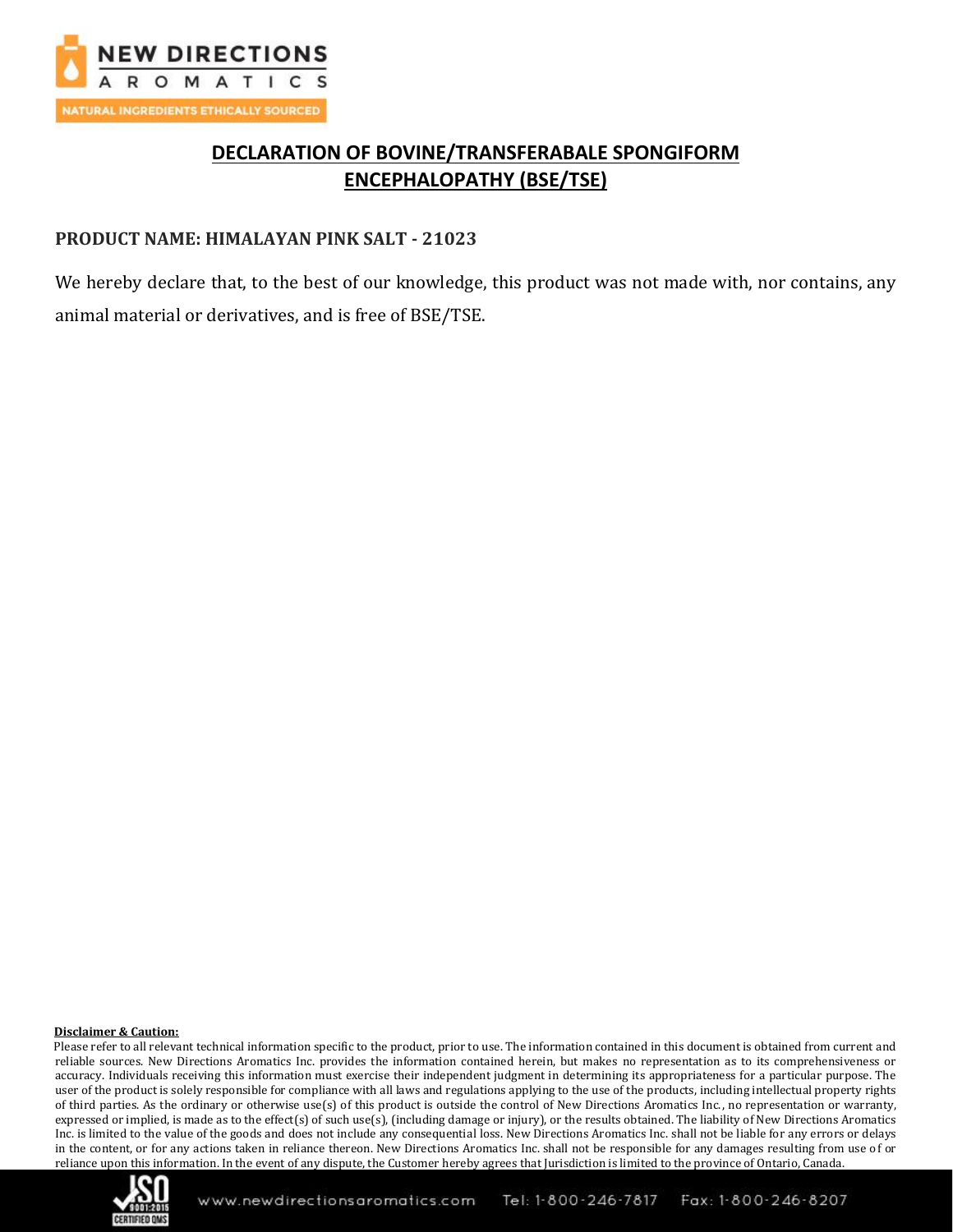

# **CRUELTY-FREE STATEMENT**

## **PRODUCT NAME: HIMALAYAN PINK SALT – 21023**

We hereby declare that, to the best of our knowledge, this product has not been tested on animals.

### **Disclaimer & Caution:**

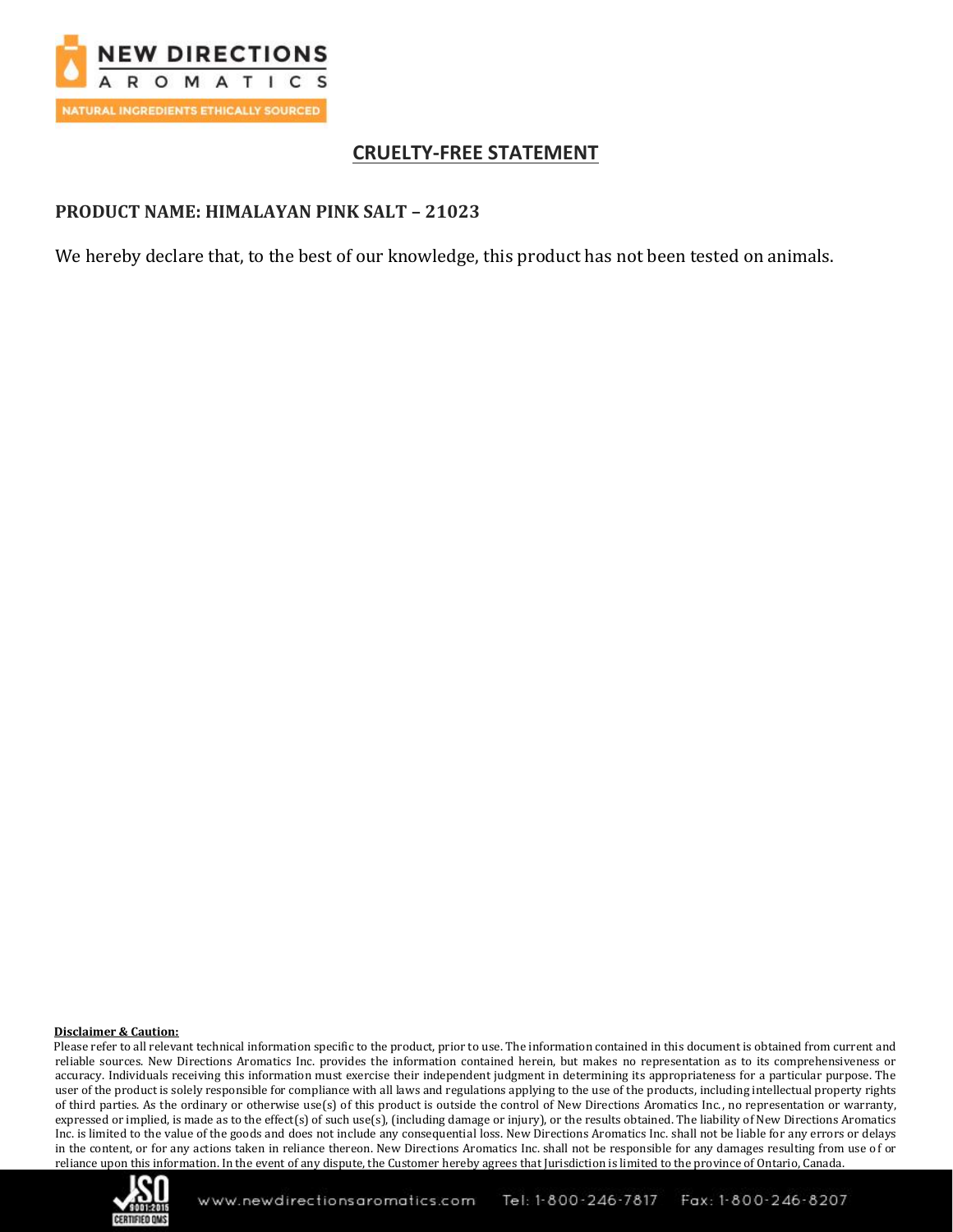

# **KOSHER STATEMENT**

## **PRODUCT NAME: HIMALAYAN PINK SALT - 21023**

We hereby confirm that this product has been certified to Kosher standards.

### **Disclaimer & Caution:**

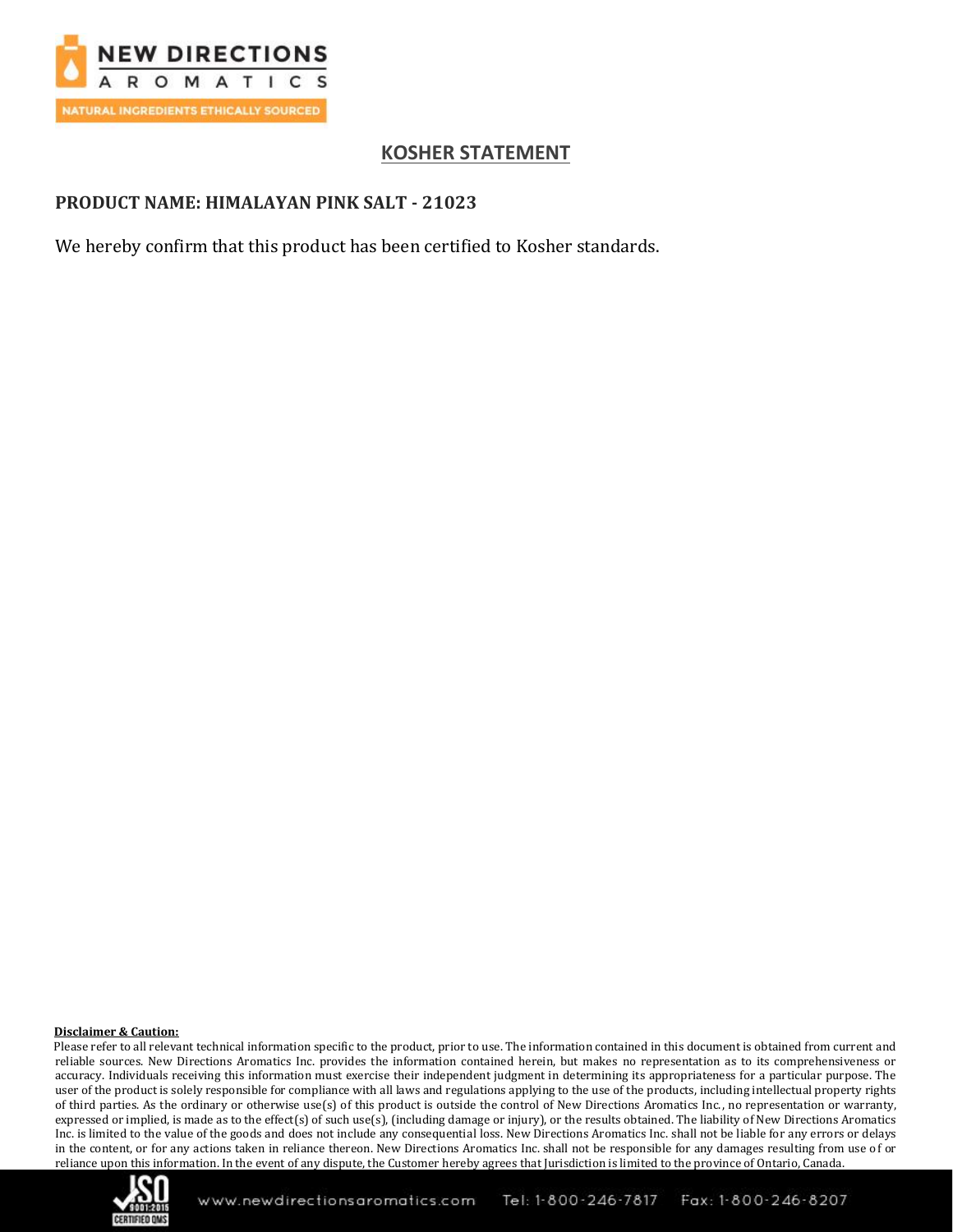

# **VEGAN STATEMENT**

## **PRODUCT NAME: HIMALAYAN PINK SALT - 21023**

We hereby confirm that this product has been certified to Vegan standards.

### **Disclaimer & Caution:**

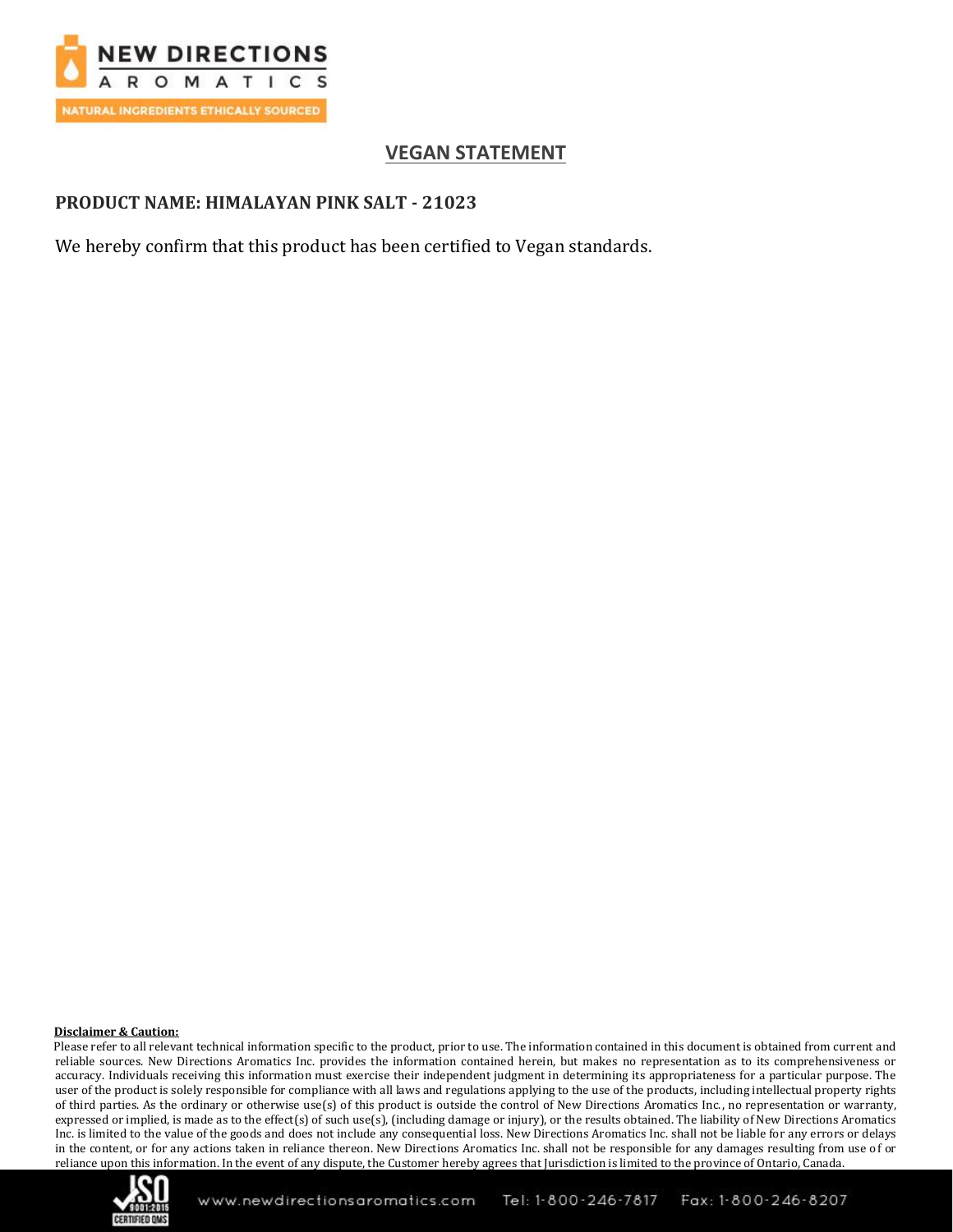

# **CALIFORNIA PROPOSITION 65 STATEMENT**

## **PRODUCT NAME: HIMALAYAN PINK SALT – 21023**

We hereby declare that, to the best of our knowledge, this product does not contain any substance(s) that are listed in California Proposition 65.

### **Disclaimer & Caution:**